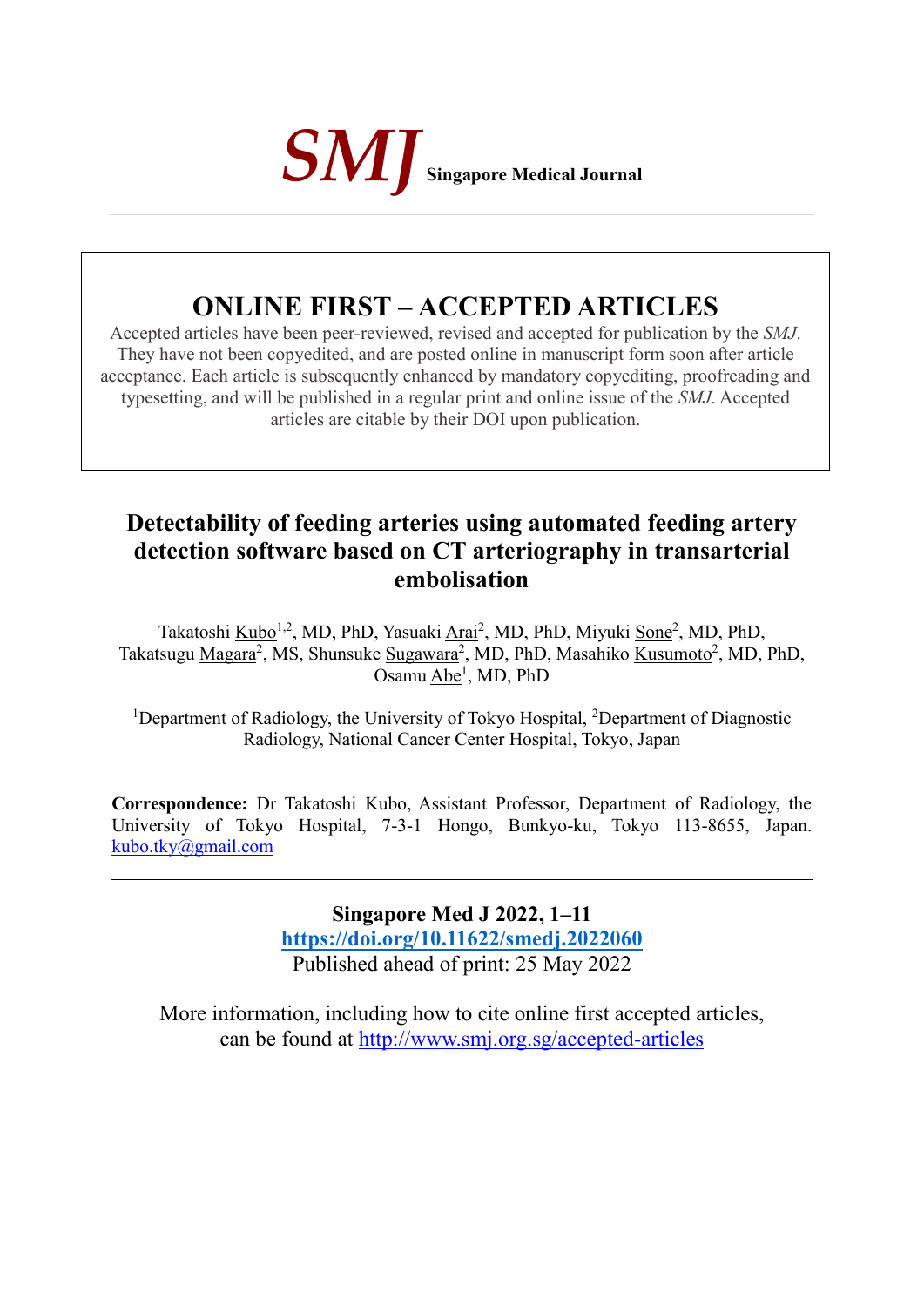# **INTRODUCTION**

To achieve transarterial embolisation (TAE) effectively and safely, accurate selective embolisation of feeding arteries is important. However, identification of feeding arteries in TAE is sometimes difficult and requires multiple selective digital subtraction angiography (DSA) and/or computed tomography arteriography (CTA) or cone beam computed tomography arteriography (CBCTA) procedures.

Automated feeding artery detection (AFD) software using CTA or CBCTA has become available for the identification of feeding arteries. A high detectability of feeding arteries has been reported for the AFD software in transcatheter arterial chemoembolisation  $(TACE)$  for liver tumours.<sup> $(1-5)$ </sup> In general, once AFD software analyses non-selective CTA/CBCTA, it automatically and rapidly identifies feeding arteries and allows them to be visualised as volume rendered images and/or as multiplanar reconstruction images. Because of the high rate of feeding artery detection and the usability of AFD, it has been used as an intraoperative navigation software in a wide variety of TAE cases in clinical practice.

All previous reports of AFD software have been based on CBCTA (AFD-CBCTA).<sup>(1-8)</sup> Despite the proven value of AFD-CBCTA, it is limited by the requirement for a softwarecompatible CBCT system, a small field of view, and a reduced signal-to-noise ratio of CBCT itself. Recently, AFD based on CTA (AFD-CTA) has emerged as a new form of AFD software that might eliminate the drawbacks of CBCTA-AFD. However, there have been no reports on the detectability of feeding arteries using commercially available AFD-CTA.

The purpose of this study was to evaluate the rate of feeding artery identification by AFD-CTA for TAE of renal tumours before cryoablation.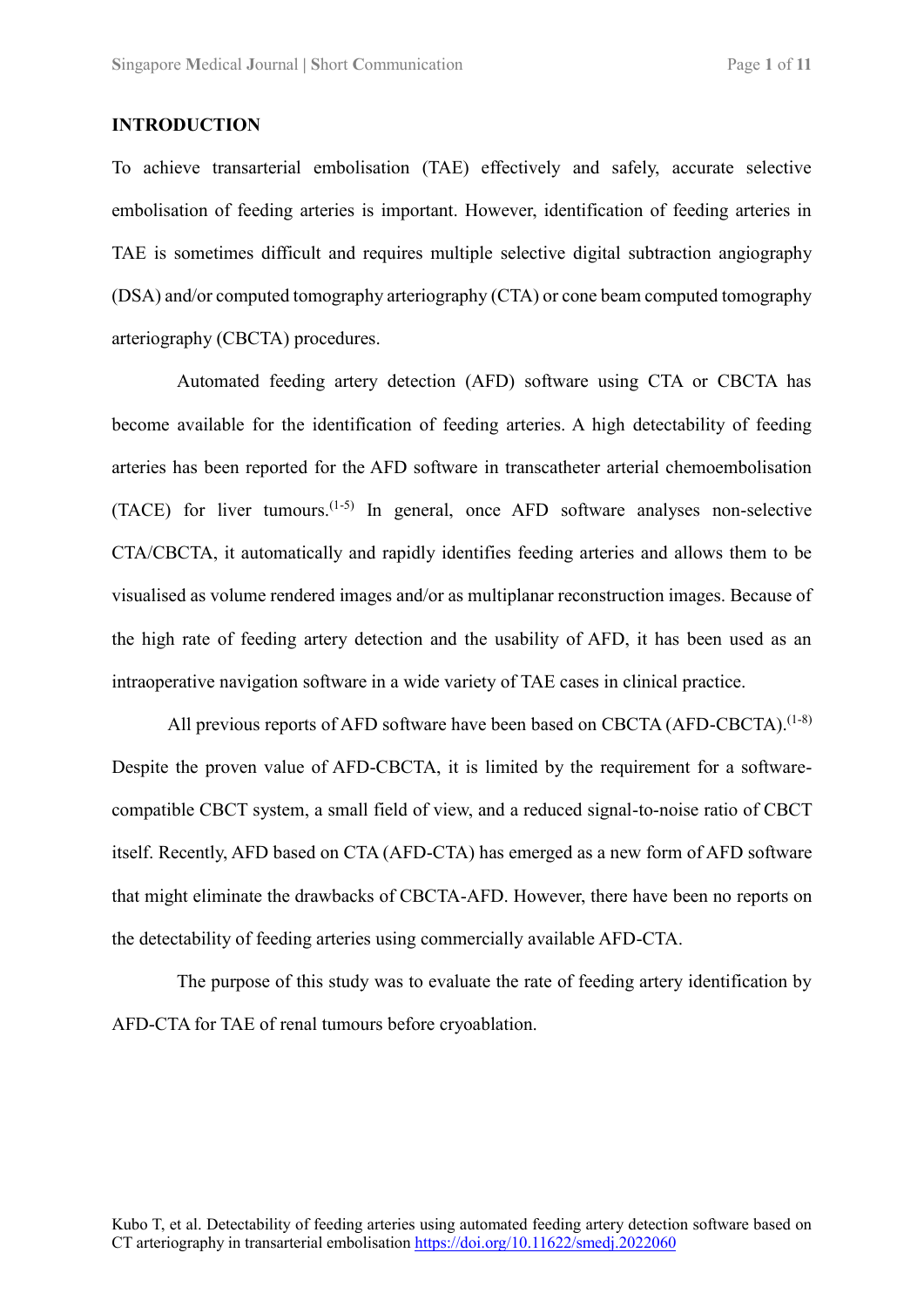### **METHODS**

This retrospective study was conducted with the approval from the institutional review board. Informed consent was waived in view of the retrospective study design.

A total of 24 patients who underwent preoperative TAE before cryoablation of a primary renal tumour, and both DSA and CTA from the main renal artery between April 1, 2018 and March 31, 2019 were evaluated. The patients' characteristics are shown in Table I. The mean tumour size was 22.3 mm (SD 6.9, range 12–37), and all tumours were classified as T1a; the average radius exophytic/endophytic nearness anterior/posterior location (RENAL) nephrometry score<sup>(9)</sup> was 9.1 (SD 1.2, range 7–12). Percutaneous needle biopsy was performed in all patients, and 91.6% (22/24) were pathologically diagnosed with renal cell carcinoma. The remaining two cases were initially suspected to be renal cell carcinoma and underwent TAE and cryoablation but were ultimately diagnosed as benign lesions.

| <b>Characteristics</b>                                  | <b>Value</b>            |
|---------------------------------------------------------|-------------------------|
| Mean age $(y)$                                          | $70.9 \pm 11.1$ (43-88) |
| <b>Sex</b>                                              |                         |
| Male                                                    | 19                      |
| Female                                                  | 5                       |
| Tumour pathology                                        |                         |
| Renal cell carcinoma                                    | 22                      |
| Benign                                                  |                         |
| Mean tumour size (mm)                                   | $22.3 \pm 6.9$ (12-37)  |
| Radius exophytic/endophytic nearness anterior/posterior | $9.1 \pm 1.2$ (7-12)    |
| location (RENAL) nephrometry score                      |                         |
| Mean number of feeding arteries                         | $1.4 \pm 0.7$ (1-3)     |
| Tumour visibility on DSA from the main renal artery     |                         |
| Clear                                                   | 17                      |
| Unclear                                                 |                         |

**Table I: Characteristics of the study patients.**

*Values in parentheses represent ranges. DSA: digital subtraction angiography*

A 3 to 5-F catheter was advanced to the main renal artery. In all cases, CTA was performed at first. CTA was performed using an Angio-CT system (INFX-8000C/ Aquilion 16;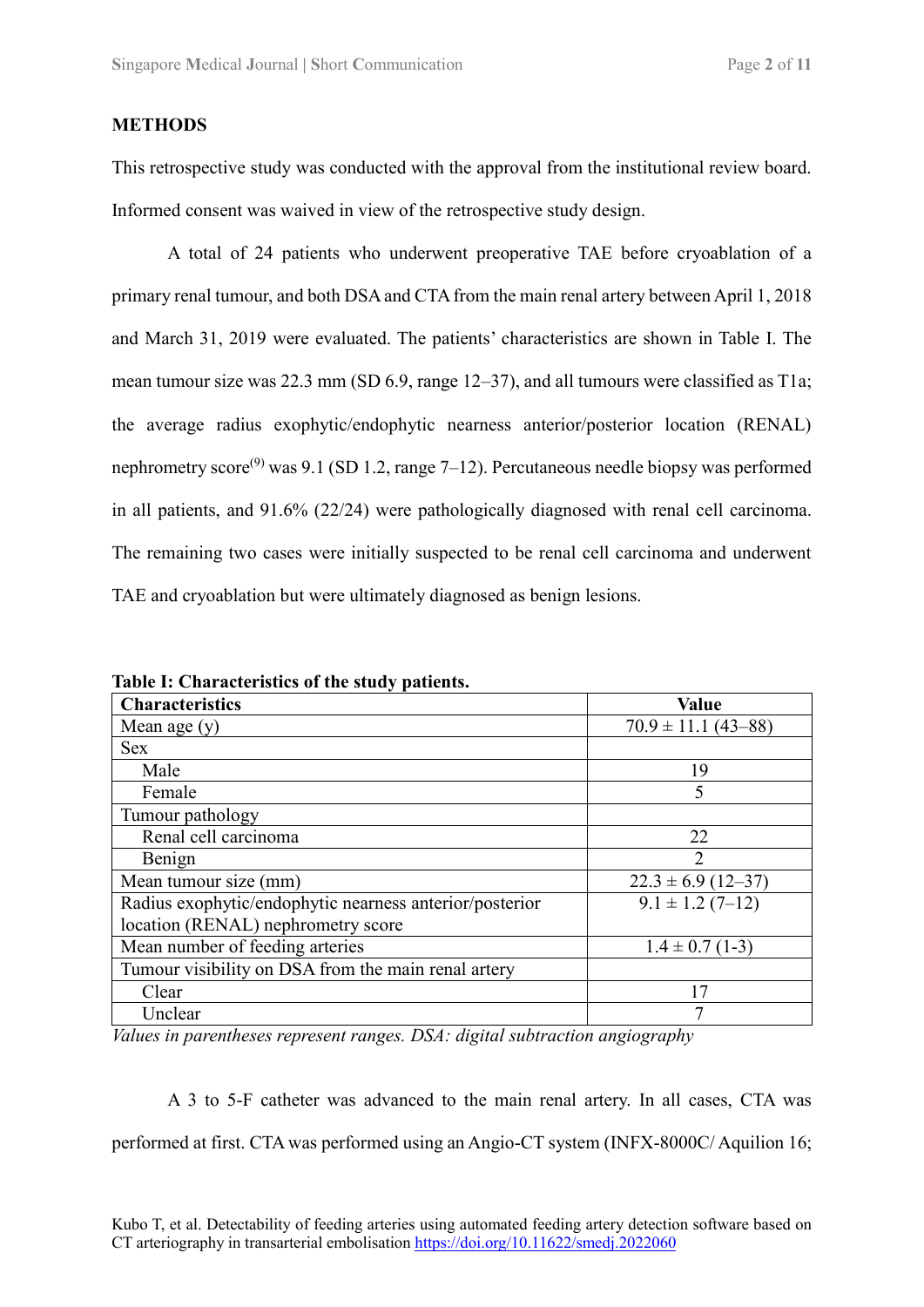Canon Medical Systems, Ohtawara, Japan) with a contrast agent (Oypalomin 300; Fuji Pharma Co., Ltd, Tokyo, Japan) injected at 2 mL/s for 6 s, and images were acquired immediately after the injection (tube voltage: 120 kV, tube current: the automatic tube current modulation system (volume EC), field of view: 320–450 mm, slice thickness: 1 mm, reconstruction kernel: FC 15). After CTA, DSA was performed by injecting the contrast agent (Oypalomin 300; Fuji Pharma Co., Ltd, Tokyo, Japan) at approximately 3 mL/s for about 3 s, and the frontal images were acquired at 4.5 frames/s.

With reference to the CTA and DSA images, a microcatheter (1.7-F Progreatλ17; Terumo, Tokyo, Japan, or 1.9-F Asahi Tellus C3; Asahi Intecc, Nagoya, Japan) was inserted into a vessel regarded as a feeding artery, and the contrast medium was injected via the microcatheter to confirm whether the tumour was observed on fluoroscopy, DSA, or CTA. When the artery was confirmed as the feeding artery, the embolisation was performed. When the enhancement of tumour was not confirmed with contrast injection, a microcatheter was inserted into another vessel regarded as a feeding artery, and the same procedure was repeated.

Embolisation of feeding arteries was performed with iodised oil (Lipiodol; Andre Guerbet, Aulnay-sous-Bois, France) and hand-cut gelatin sponge particles (Serescue; Nippon Kayaku, Tokyo, Japan). Embolisation was terminated when the deposition of iodised oil in the tumour was confirmed with sufficient certainty by fluoroscopy or CT.

The analysis of feeding arteries was retrospectively performed by AFD-CTA (Embolisation Plan; Canon Medical Systems, Ohtawara, Japan) using CTA images acquired from the main renal artery. First, the tumour was marked using the segmentation function on the CTA image on the software. Next, the virtual catheter tip position was marked on the CTA image on the software. The software then automatically identified potential arteries feeding the tumour and visualised them on the automatically generated volume rendering and multiplanar reconstruction images. The analysis of the feeding arteries took approximately 30 s or less, and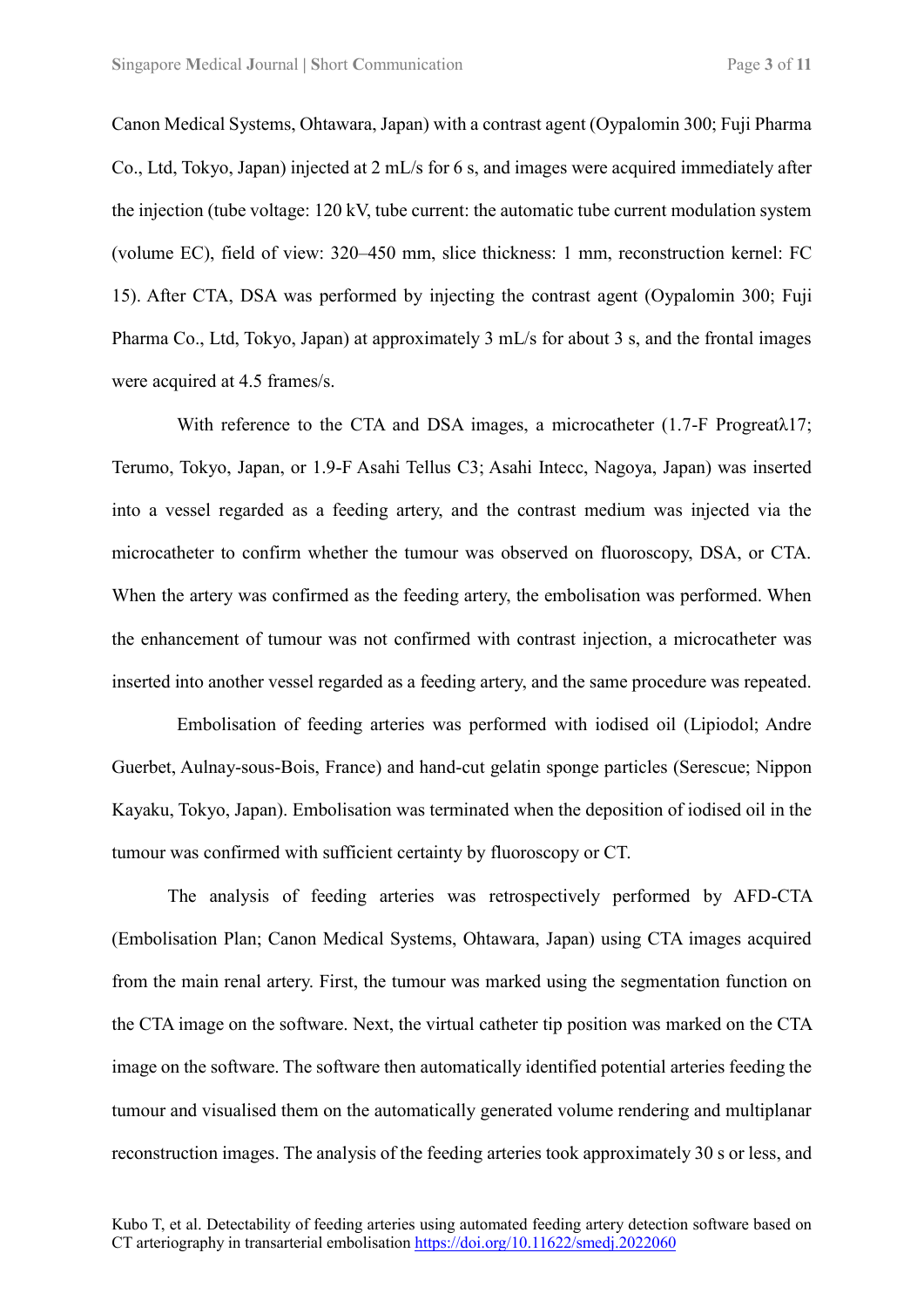a total of about 2 min before the feeding arteries were visualised with AFD-CTA.

Using DSA images from the main stem of the renal artery, feeding arteries were retrospectively determined based on the consensus of two board-certified radiologists.

Arteries that showed iodised oil deposition on fluoroscopy or CT after selective embolisation with iodised oil were regarded as feeding arteries. The identification rates of feeding arteries by AFD-CTA and DSA were compared. The identification rate was further evaluated by dividing the tumours into two groups: one of tumours with distinct tumour enhancement, and a second group of tumours without distinct tumour enhancement on the DSA.

JMP® Pro version 14.0.0 (SAS Institute, Cary, NC, USA) was used for the statistical analysis. The Fisher's accuracy test with a significance level of less than 5% was used.

#### **RESULTS**

The results are summarised in Table II. In total, 34 feeding arteries were eventually embolised. Iodised oil deposition on tumours was observed in all cases; therefore, the feeding arteries were accurately identified through embolisation, although additional feeding arteries may have been present.

| Table II: Identification of feeding arteries. |                          |              |
|-----------------------------------------------|--------------------------|--------------|
| <b>Tumour characteristics and methods</b>     | No. of identified        | p-value      |
|                                               | feeding arteries $(\% )$ |              |
| All tumours                                   | 34                       |              |
| <b>DSA</b>                                    | $14(41.2\%)$             | ${}< 0.0001$ |
| <b>AFD-CTA</b>                                | 34 (100%)                |              |
| Tumours with distinct enhancement on DSA from | 26                       |              |
| the main renal artery                         |                          |              |
| <b>DSA</b>                                    | 14 (53.8%)               | ${}< 0.0001$ |
| <b>AFD-CTA</b>                                | $26(100\%)$              |              |
| Tumours with indistinct enhancement on DSA    | 8                        |              |
| from the main renal artery                    |                          |              |
| <b>DSA</b>                                    | $0(0\%)$                 | ${}< 0.0001$ |
| <b>AFD-CTA</b>                                | $8(100\%)$               |              |

*AFD-CTA: automated feeding artery detection software based on computed tomography arteriography; DSA: digital subtraction angiography*

Kubo T, et al. Detectability of feeding arteries using automated feeding artery detection software based on CT arteriography in transarterial embolisation https://doi.org/10.11622/smedj.2022060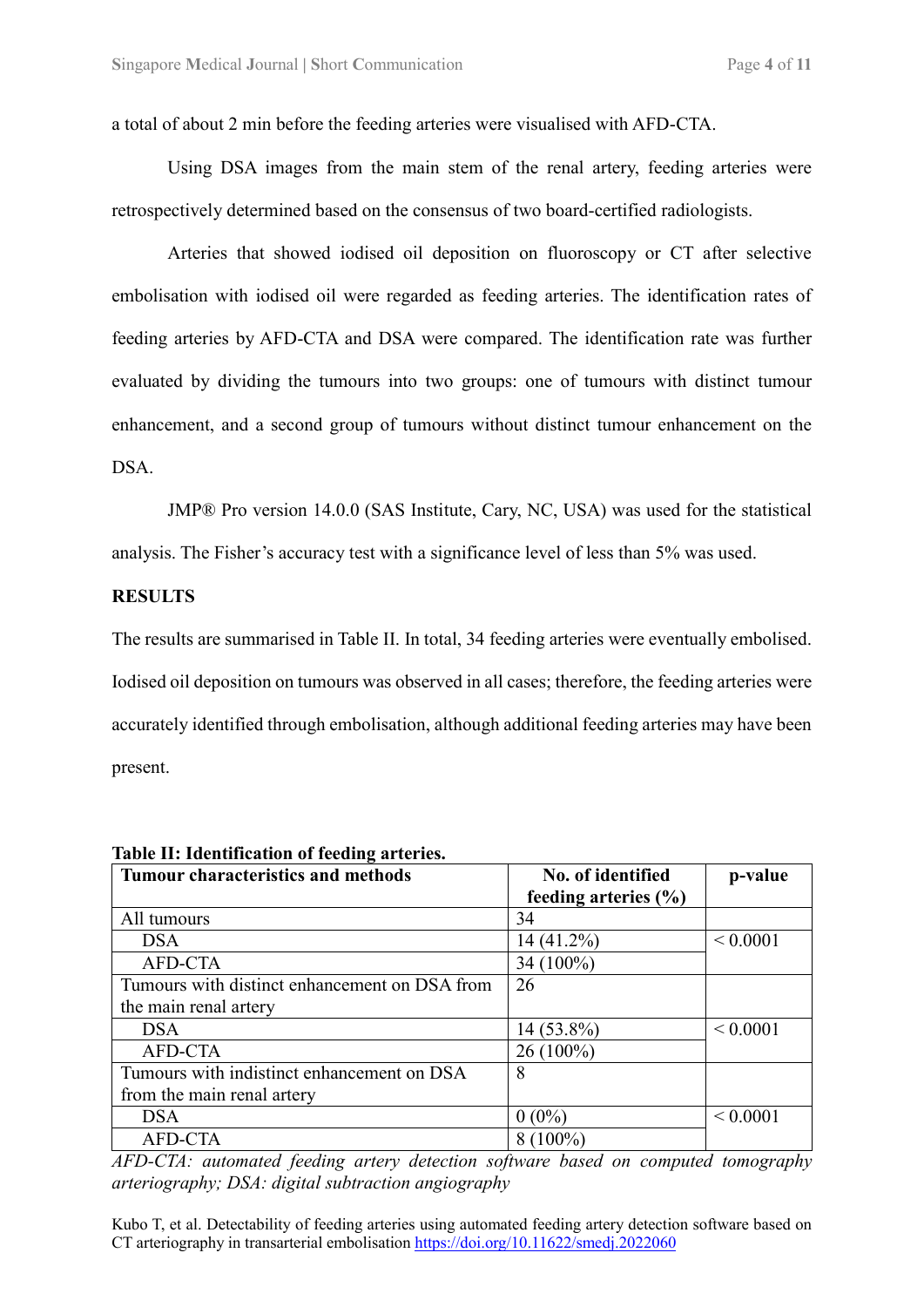The identification rate of feeding arteries was 100% (34/34) on AFD-CTA, which was significantly higher than the rate achieved with DSA [41.2% (14/34); *p*<0.0001]. In 17 tumours with distinct tumour enhancement on DSA, 26 arteries from the corresponding main renal artery were confirmed as feeding arteries. The identification rate was 100% (26/26) on AFD-CTA and significantly lower at  $53.8\%$  (12/26) on DSA ( $p<0.0001$ ). Further, in seven tumours without distinct tumour enhancement on DSA, 8 arteries from the corresponding main renal artery were confirmed as feeding arteries, and the identification rate was 100% (8/8) on AFD-CTA and  $0\%$  (0/8) on DSA ( $p$ <0.0001) (Fig. 1).

A total of 49 vessels were identified as potential feeding arteries using AFD-CTA. Of these, 35 received selective injection of contrast via microcatheters, and one was not a feeding artery. In the remaining 14 of the identified vessels, selective injection of contrast was not performed. In contrast, 24 vessels were identified as potential feeding arteries on DSA. Of these, 19 received selective injection of contrast via microcatheters, and five were not feeding arteries. In the remaining five of the identified vessels, selective injection of contrast was not performed.

## **DISCUSSION**

In the present study, AFD-CTA from the main renal artery showed a significantly higher identification rate of feeding arteries compared with DSA from the main renal artery in patients who received TAE of renal tumours before cryoablation.

This is the first report on the detectability of feeding arteries using AFD-CTA. This study confined the target to TAE of renal tumours before cryoablation. TAE of renal tumours before cryoablation has been reported to be an effective therapeutic strategy to prevent postprocedural bleeding and to visualise tumours with lipiodol accumulation.<sup>(10,11)</sup> However, due to the complexity of the renal vascular anatomy, identification of feeding arteries in TAE of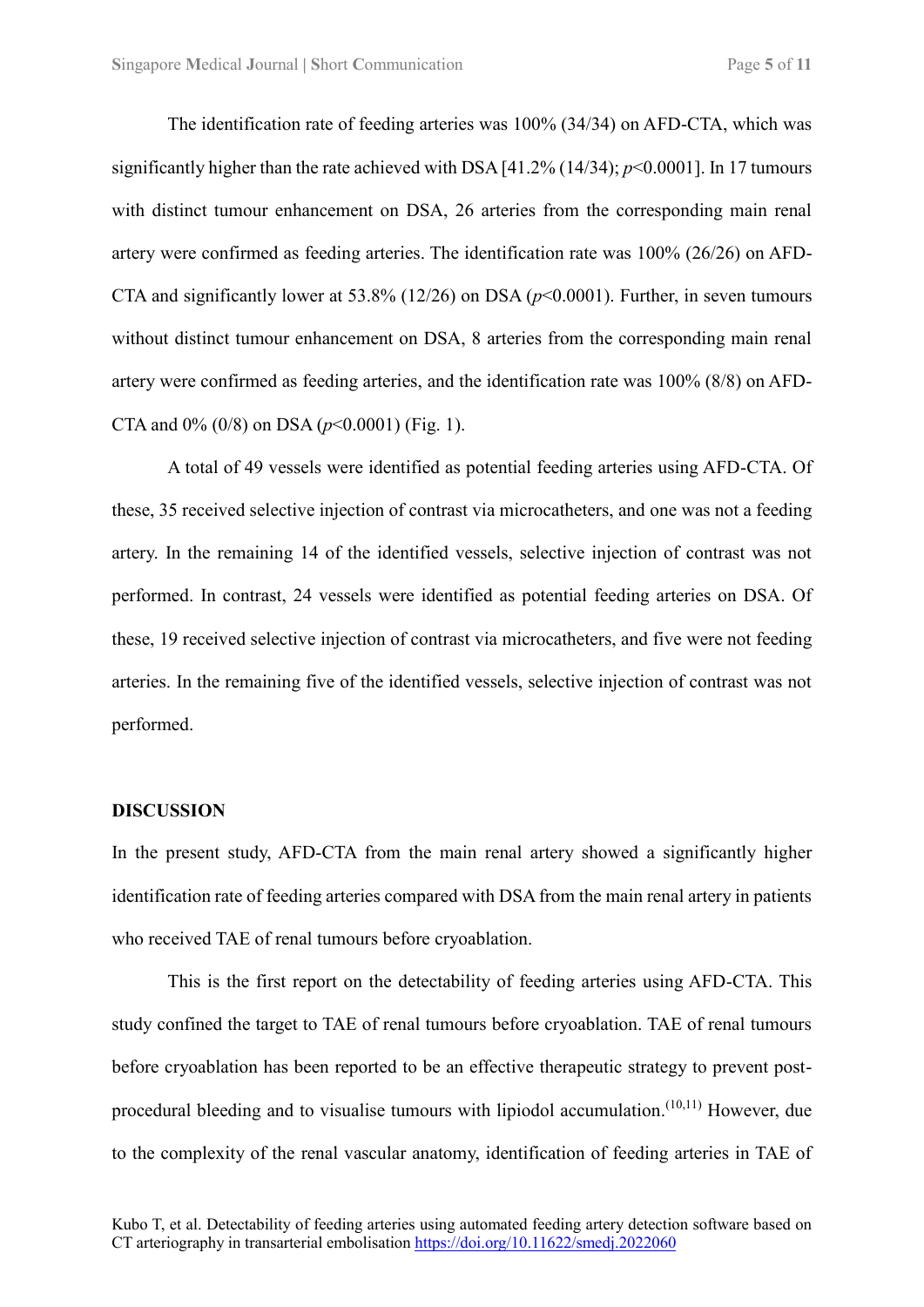renal tumours is sometimes difficult with conventional methods such as DSA and CTA. According to the result of the present study, AFD-CTA might be useful in such cases.

The detectability of feeding arteries with AFD-CTA in the present study was similar to that reported for AFD-CBCTA in previous studies. $(1-5)$  Our results suggest that AFD-CTA and AFD-CBCTA are similar in their abilities to detect feeding arteries, although the target organs and diseases differ. Therefore, AFD-CTA may be also useful in TACE and other TAE procedures, for which favourable results have already been reported for AFD-CBCTA.<sup>(1-6,8)</sup> Further studies are needed to assess the usefulness of AFD-CTA in these procedures.

AFD-CTA is considered to have an advantage over AFD-CBCTA in terms of versatility. AFD-CBCTA requires a software-compatible CBCT system, which may represent a major obstacle because of operational requirements. In contrast, AFD-CTA can be used to analyse feeding arteries using any type of CT images, regardless of the system. In this study, angio-CT, in which the fluoroscopy system and CT are integrated, was used to obtain CTA images, but the CT system itself was a conventional diagnostic CT system. It is, therefore, possible to analyse feeding arteries in the same way, by transporting patients to the CT room after the catheter insertion is performed in an angiographic room, and acquiring CTA scans using diagnostic CT, as has been reported in the liver.  $(12,13)$  However, in institutions that do not have Angio-CT systems, the AFD-CTA might be recommended for limited cases in which the feeding arteries cannot be easily identified only by the DSA images because transporting the patients to the CT room might take time.

In this study, the detectability of feeding arteries with pre-embolisation imaging such as intravenous CT angiography could not be assessed due to the nature of a retrospective study. The analysis of pre-embolisation imaging might improve the detectability of feeding arteries without AFD-CTA. Further studies are needed to compare AFD-CTA to pre-embolisation imaging.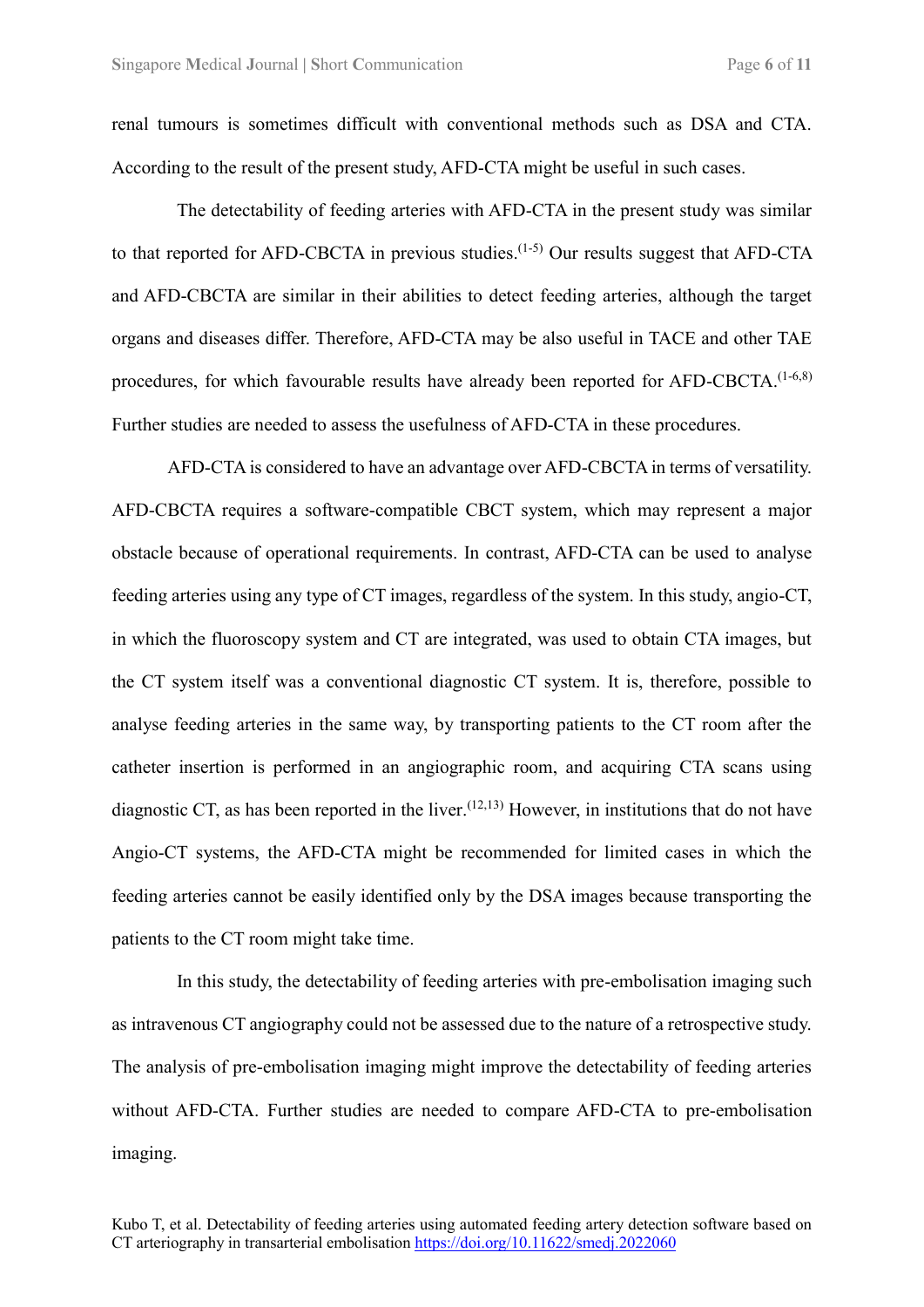This study was based on retrospectively analysed data acquired during the TAE procedure. In addition, the potential feeding arteries identified by AFD-CTA and DSA (14 and 5 arteries, respectively) were not evaluated during the procedure. It is unclear whether these unassessed arteries were indeed feeding arteries. Therefore, the accuracy of the AFD-CTA and DSA for detecting the feeding arteries might be overestimated. Further prospective studies evaluating all identified potential feeding arteries are needed in this regard.

There are other limitations to this study. First, it was a retrospective study with a small number of patients. Further prospective studies are needed to evaluate intraoperative detectability of feeding arteries by AFD-CTA. Second, the target population was limited to patients with renal tumours that underwent TAE prior to cryoablation. DSA alone may have sufficient capability to identify feeding arteries in other tumours, such as large tumours and angiomyolipomas that are not indicated for cryoablation. In contrast, the volume of injected contrast medium was lower on DSA than on CTA, which might have reduced the detectability of feeding arteries on DSA. In addition, not all feeding arteries were embolised in the present study because embolisation was terminated when sufficient iodised oil had been deposited for cryoablation. Therefore, there may be other potential feeding arteries that have not been assessed, and thus the ability to identify feeding arteries may have been overestimated.

In conclusion, AFD-CTA is effective as a method to identify feeding arteries in TAE for renal tumours before cryoablation. AFD-CTA may also be applied to identify feeding arteries in other procedures such as TACE.

#### **ACKNOWLEDGEMENTS**

We would like to thank Editage (www.editage.com) for English language editing. This study was funded by the National Cancer Center Research and Development Fund (29-A-11). This study was conducted with the approval from the institutional review board. Informed consent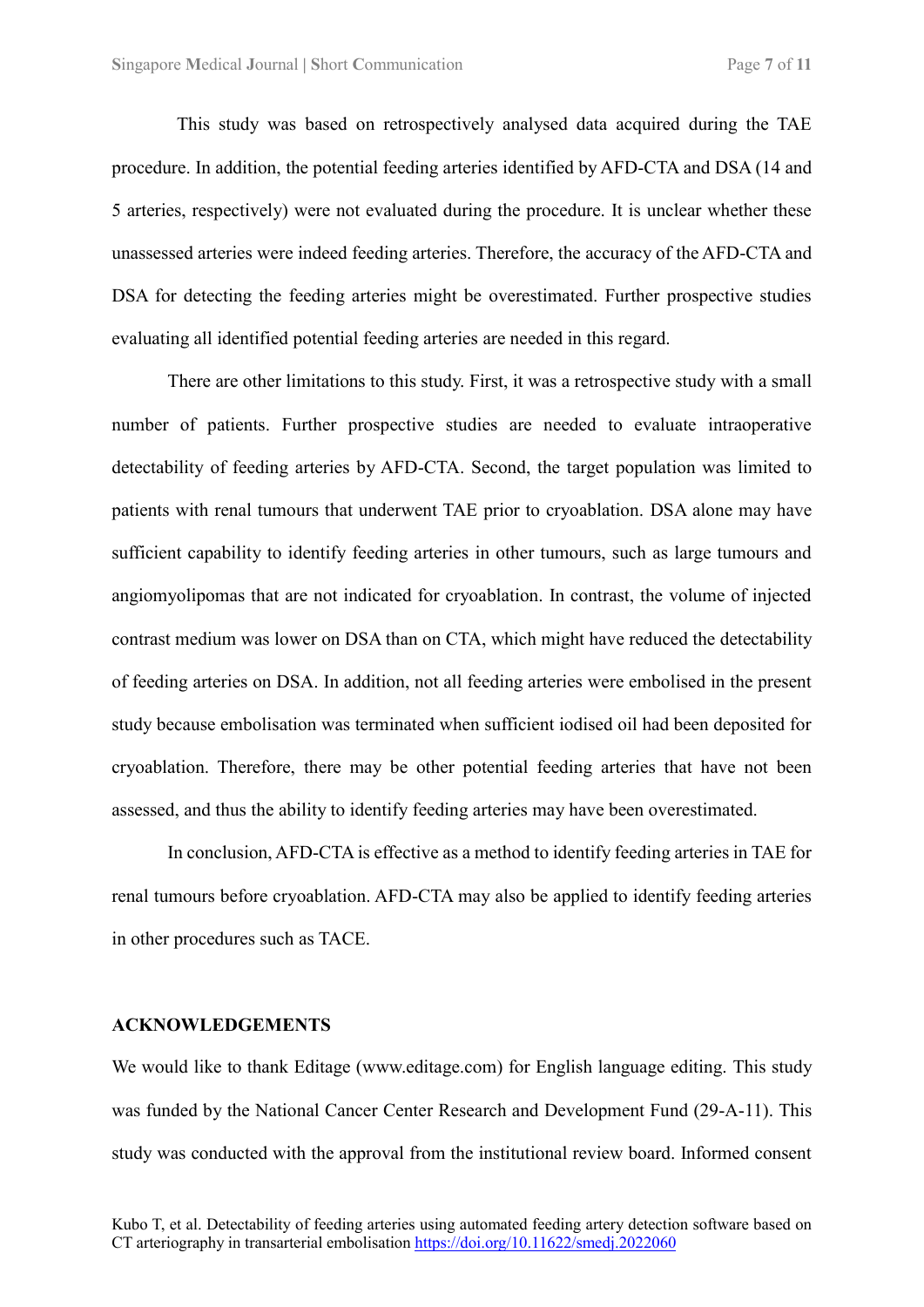was waived in view of the retrospective study design.

#### **CONFLICT OF INTEREST**

Dr Kubo reports personal fees from Canon Medical Systems, outside the submitted work. Dr Arai reports personal fees from Canon Medical Systems, outside the submitted work. Dr Sone reports grants and non-financial support from Canon Medical Systems, during the conduct of the study; personal fees from Canon Medical Systems, outside the submitted work. Dr Sugawara reports personal fees from Canon Medical Systems, outside the submitted work. Dr Abe reports grants from Canon Medical Systems, personal fees from Canon Medical Systems, outside the submitted work. The other authors have nothing to disclose.

#### **REFERENCES**

- 1. Miyayama S, Yamashiro M, Hashimoto M, et al. Identification of small hepatocellular carcinoma and tumor-feeding branches with cone-beam CT guidance technology during transcatheter arterial chemoembolization. J Vasc Interv Radiol 2013; 24:501-8.
- 2. Miyayama S, Yamashiro M, Ikuno M, Okumura K, Yoshida M. Ultraselective transcatheter arterial chemoembolization for small hepatocellular carcinoma guided by automated tumor-feeders detection software: technical success and short-term tumor response. Abdom Imaging 2014; 39:645-56.
- 3. Miyayama S, Yamashiro M, Nagai K, et al. Efficacy of automated tumor-feeder detection software using cone-beam computed tomography technology in transarterial embolization through extrahepatic collateral vessels for malignant hepatic tumors. Hepatol Res 2016; 46:166-73.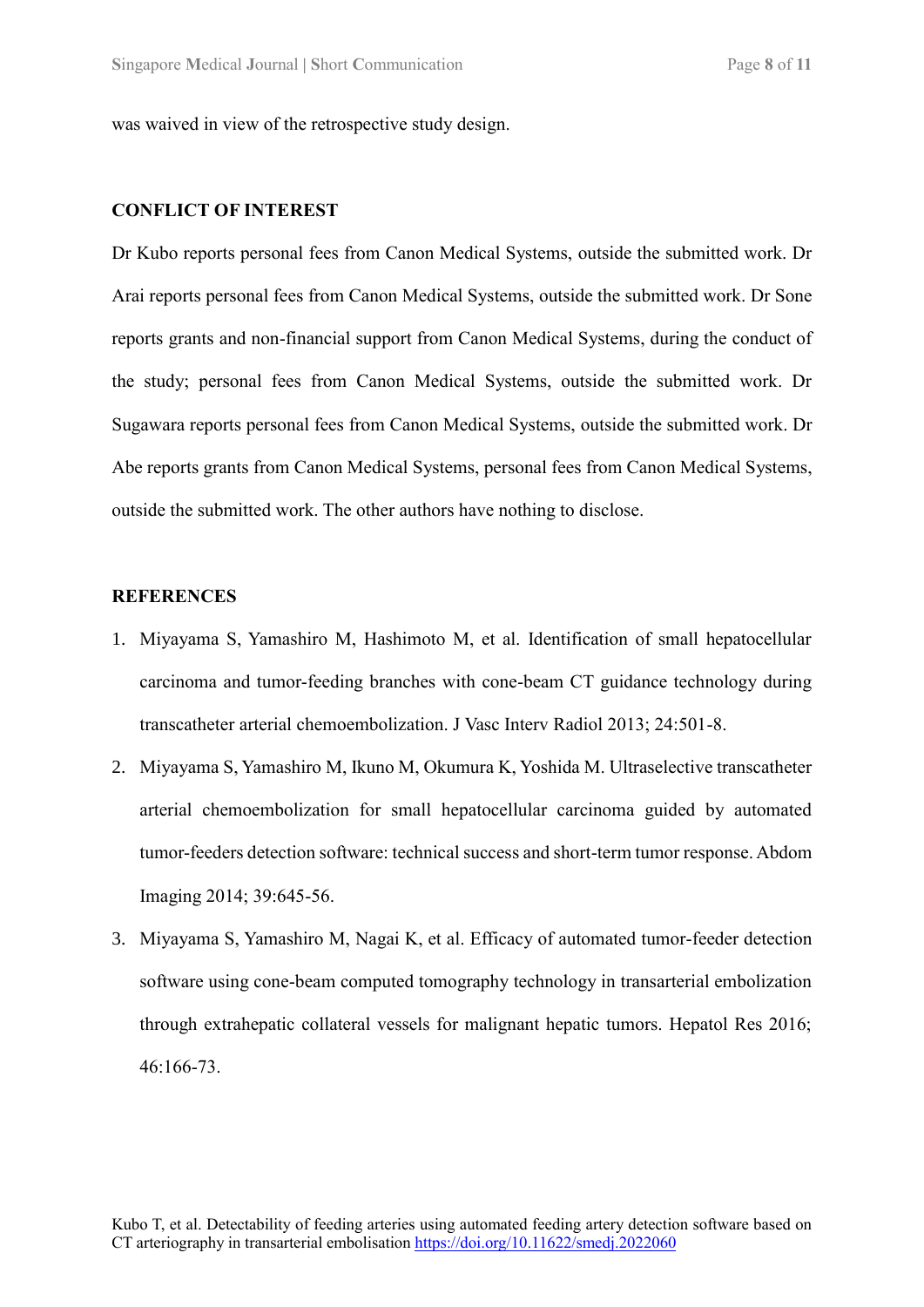- 4. Chiaradia M, Izamis ML, Radaelli A, et al. Sensitivity and reproducibility of automated feeding artery detection software during transarterial chemoembolization of hepatocellular carcinoma. J Vasc Interv Radiol 2018; 29:425-31.
- 5. Joo SM, Kim YP, Yum TJ, et al. Optimized performance of FlightPlan during chemoembolization for hepatocellular carcinoma: importance of the proportion of segmented tumor area. Korean J Radiol 2016; 17:771-8.
- 6. Miyayama S, Yamashiro M, Sugimori N, et al. Outcomes of patients with hepatocellular carcinoma treated with conventional transarterial chemoembolization using guidance software. J Vasc Interv Radiol 2019; 30:10-8.
- 7. Iwazawa J, Ohue S, Hashimoto N, Takashi M. Comparison of the number of image acquisitions and procedural time required for transarterial chemoembolization of hepatocellular carcinoma with and without tumor-feeder detection software. Radiol Res Pract 2013; 2013:580839.
- 8. Miyayama S, Yamashiro M, Nagai K, et al. Usefulness of dual-phase cone-beam computed tomography during arteriography and automated tumour-feeder detection software in transarterial embolization for obscure arterial bleeding in the abdomen. J Med Imaging Radiat Oncol 2018; 62:364-9.
- 9. Kutikov A1, Uzzo RG. The R.E.N.A.L. nephrometry score: a comprehensive standardized system for quantitating renal tumor size, location and depth. J Urol 2009; 182:844-53.
- 10. Gunn AJ, Mullenbach BJ, Poundstone MM, et al. Trans-arterial embolization of renal cell carcinoma prior to percutaneous ablation: technical aspects, institutional experience, and brief review of the literature. Curr Urol 2018; 12:43-9.
- 11. Kajiwara K, Yoshimatsu R, Nishimori M, et al. Efficacy of arterial infusion of iodized oil on CT-guided cryoablation for renal cell carcinoma. Minim Invasive Ther Allied Technol 2020 Mar 5. [https://doi.org/10.1080/13645706.2020.1734622](about:blank). [Epub ahead of print]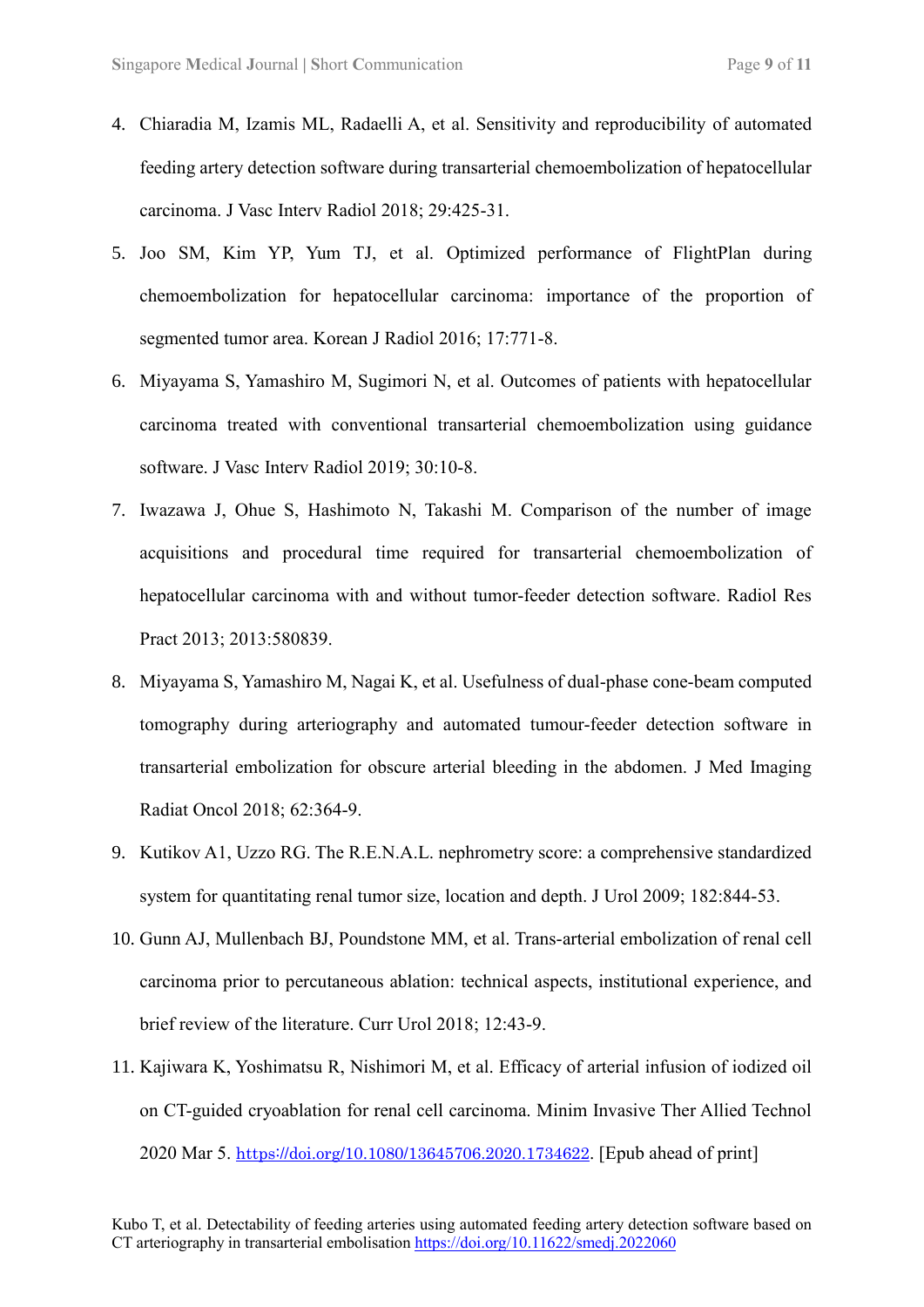- 12. Hayashi M, Matsui O, Ueda K, et al. Correlation between the blood supply and grade of malignancy of hepatocellular nodules associated with liver cirrhosis: evaluation by CT during intraarterial injection of contrast medium. AJR Am J Roentgenol 1999; 172:969-76.
- 13. Hayashi M, Matsui O, Ueda K, et al. Progression to hypervascular hepatocellular carcinoma: correlation with intranodular blood supply evaluated with CT during intraarterial injection of contrast material. Radiology 2002; 225:143-9.